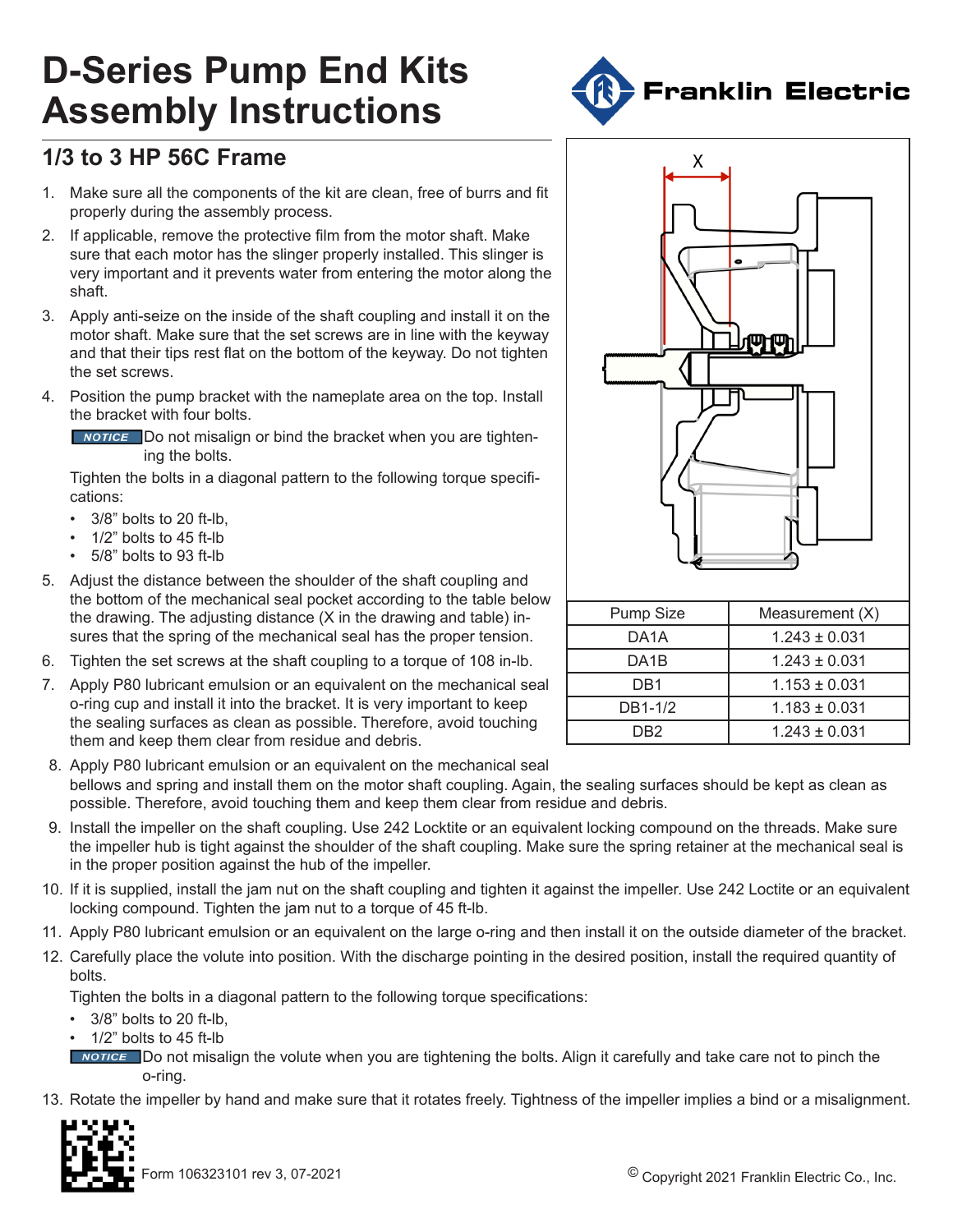## **5 to 50 HP JM Frame**

- 1. Make sure all the components of the kit are clean, free of burrs and fit properly during the assembly process.
- 2. If applicable, remove the protective film from the motor shaft. Make sure that each motor has the slinger properly installed. On 50 HP (230/460 V) motors, remove the metal slinger and replace it with the slinger from the kit. This slinger is very important and it prevents water from entering the motor along the shaft.
- 3. Install the small square ring on the motor shaft. Apply P80 lubricant emulsion or an equivalent on the small o-ring and then slide it up against the square ring.
- 4. Apply anti-seize on the inside of the shaft sleeve and then slide it over the motor shaft with the stepped end against the motor shaft shoulder. The sleeve must slip over the lubricated rings and sit firmly against the motor shaft shoulder.
- **5. For DC4 models only:** Install the compression hose connector in the bracket using a Teflon sealant or an equivalent.
- 6. Apply P80 lubricant emulsion or an equivalent on the mechanical seal o-ring cup and install it into the bracket. It is very important to keep the sealing surfaces as clean as possible. Therefore, avoid touching them and keep them clear from residue and debris.
- 7. Position the pump bracket with the nameplate area on the top. Install the bracket with four bolts.

**NOTICE** Do not misalign or bind the bracket when you are tightening the bolts.

Tighten the bolts in a diagonal pattern to the following torque specifications:

- 3/8" bolts to 20 ft-lb,
- 1/2" bolts to 45 ft-lb
- 5/8" bolts to 93 ft-lb
- 8. Apply P80 lubricant emulsion or an equivalent on the mechanical seal bellows and spring and install them on the motor shaft sleeve. Again, the sealing surfaces should be kept as clean as possible. Therefore, avoid touching them and keep them clear from residue and debris.
- **9. For DC4 models only:** Lubricate the inside of the bracket (hub) wear ring with petroleum jelly or an equivalent.

10. Place the square key into the shaft keyway and carefully slide the impeller over the motor shaft.

**For DC4 models only:** Make sure the spring retainer at the mechanical seal is in the proper position against the hub of the impeller.

**For all the other models:** Discard the spring retainer at the mechanical seal.

- 11. Push the impeller towards the bracket until it contacts the shaft sleeve. Install the impeller washer and the impeller bolt at the shaft end. Use 271 Loctite or an equivalent locking compound. Tighten the bolt to the following torque specifications:
	- 3/8" bolts to 21 ft-lb,
	- 1/2" bolts to 90 ft-lb
- 12. Apply P80 lubricant emulsion or an equivalent on the large o-ring and then install it on the outside diameter of the bracket.
- **13. For DC4 models only:** Install the compression hose connector in the volute using a Teflon sealant or an equivalent.
- **14. For DC3 and DC4 models only:** Lubricate the inside of the volute wear ring with petroleum jelly or an equivalent.
- 15. Carefully place the volute into position. With the discharge pointing in the desired position, install the required quantity of bolts.

Tighten the bolts in a diagonal pattern to the following torque specifications:

- 3/8" bolts to 20 ft-lb.
- 1/2" bolts to 45 ft-lb
- **NOTICE** Do not misalign the volute when you are tightening the bolts. Align it carefully and take care not to pinch the o-ring.
- 16. Rotate the impeller by hand and make sure that it rotates freely. Tightness of the impeller implies a bind or a misalignment.
- **17. For DC4 models only:** Install the polypropylene tubing into the compression hose connectors.

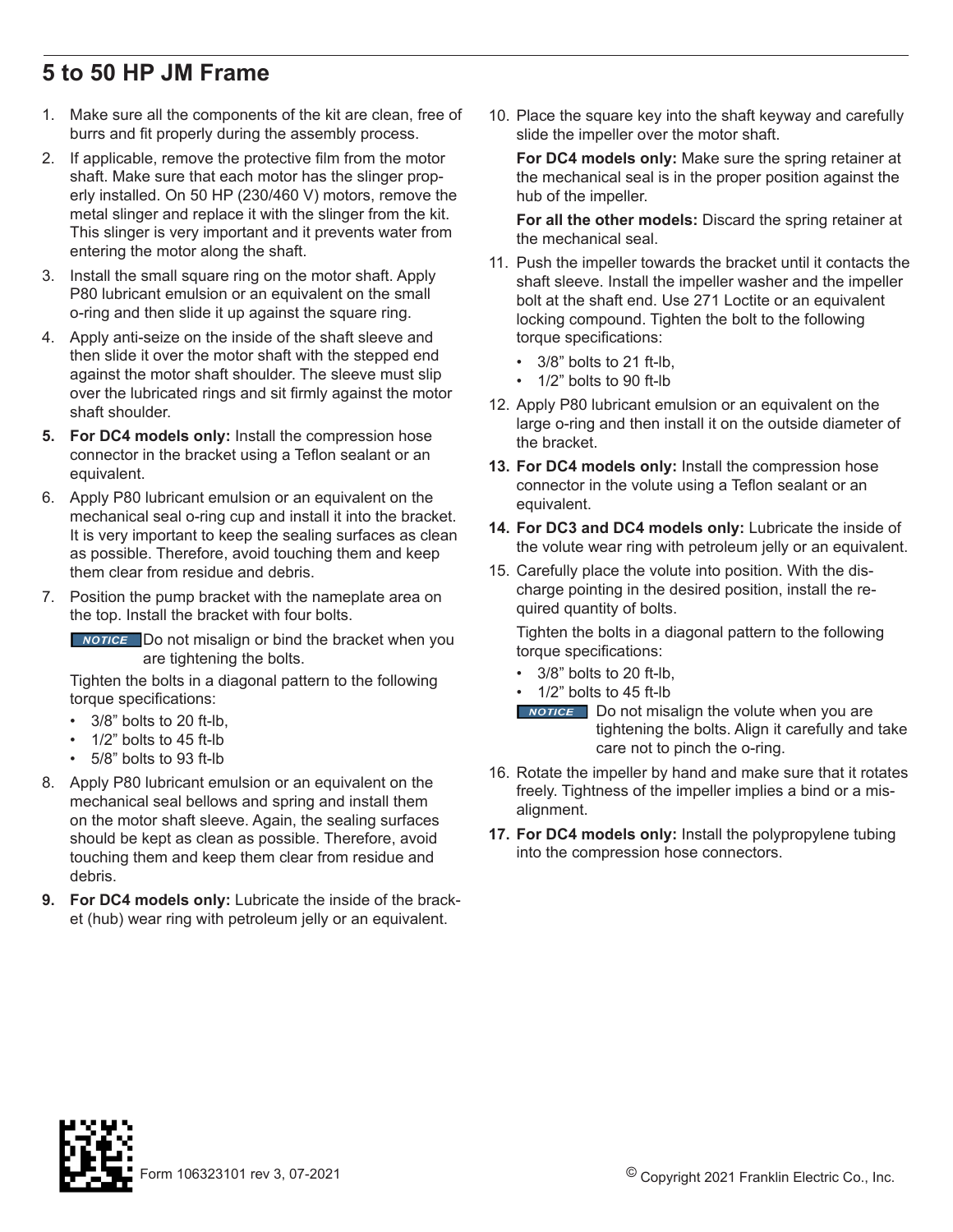© Copyright 2021 Franklin Electric Co., Inc. © Copyright 2021 Franklin Electric Co., Inc.



The pump end kits are supplied with the maximum outer diameter impeller. The impeller must be trimmed to the specific horsepower listed above. Balance the impeller after trimming The pump end kits are supplied with the maximum outer diameter impeller. The impeller must be trimmed to the specific horsepower listed above. Balance the impeller after trimming

| R308               | <b>R297</b>  | R288               | <b>R277</b>  | R236     | R225           | R215          | <b>R204</b> | R193      | R123                  | R113          | R102          | R173         | R163          | R143          | R133                         | <b>R093</b>  | R083                                | <b>R072</b>           | <b>R053</b>  | R032                | R021            | <b>R011</b>  | 83167413                      |                                                           |
|--------------------|--------------|--------------------|--------------|----------|----------------|---------------|-------------|-----------|-----------------------|---------------|---------------|--------------|---------------|---------------|------------------------------|--------------|-------------------------------------|-----------------------|--------------|---------------------|-----------------|--------------|-------------------------------|-----------------------------------------------------------|
| FPDC4-K5F          | FPDC4-K4F    | FPDC4-K5           | FPDC4-K4     | FPDB3-K4 | FPDB3-K3       | FPDB3-K2      | FPDC2-K4    | FPDC2-K3A | FPDB2-K3              | FPDB2-K2      | FPDB2-K1      | FPDC1-1/2-K3 | FPDC1-1/2-K3A | FPDC1-1/2-K2A | FPDC1-1/2-K2                 | FPDB1-1/2-K3 | FPDB1-1/2-K2                        | FPDB1-12-K1           | FPDB1-K2     | FPDB1-K1            | FPDA1B-K1       | FPDA1A-K1    | Model                         |                                                           |
| $-08$<br>90        | 20 - 25      | $30 - 50$          | 20 - 25      | $\infty$ | $7 - 1/2 - 15$ | $5 - 7 - 1/2$ | 2Q          | $\vec{q}$ | $7 - 1/2 - 10$        | $3 - 7 - 1/2$ | $1 - 1/2 - 3$ | $10 - 15$    | $211-2$       | $211 - 2$     | 3<br>5                       | $211-2$      | $\omega$<br>$\mathbf{I}$<br>$2/1-2$ | $\vec{r}$<br>$\omega$ | ပ<br>'<br>Cη | $3/4 -$<br>$\omega$ | $-77$<br>$\sim$ | $1/3 - 1$    | 玉                             |                                                           |
| 284 - 286 - 324 JM | 254 - 256 JM | 284 - 286 - 324 JM | 254 - 256 JM | 254 JM   | 213 - 215 JM   | NL 182 - 184  | 254 JM      | 215 JM    | 213 - 215 JM          | NL 5-184 JM   | <b>56 C</b>   | 213 - 215 JM | 213 JM        | <b>ML 481</b> | 145<br>×.<br>NL 182 - 184 JM | 213 JM       | 45 - 184 JM                         | 99<br>$\circ$         | 145 - 184 JM | 99<br>$\circ$       | 99<br>$\circ$   |              | FRAME SIZE                    | D-Series Purn hru Kits                                    |
|                    | 177770       |                    |              |          | 177765 204     |               | 177766      |           |                       | 177772 222    |               |              | 177749        |               |                              |              | 177767                              |                       | 17771        |                     | 177761 252      | 177866 252   | <b>IMPELLER</b>               |                                                           |
| 201                | 205          | $\overline{501}$   | 505          | 251      |                | 202           | 1251        | 213       | 232                   |               | 251           | 202          | 206           | 902           | 208                          | 251          | 251                                 | 205                   | 253          | $\sqrt{206}$        |                 |              | <br>공<br>무                    |                                                           |
|                    |              |                    |              |          |                |               |             |           |                       |               |               |              |               |               |                              |              |                                     |                       |              |                     |                 | 3.81<br>4.12 | <b>4H Z/L</b>                 |                                                           |
|                    |              |                    |              |          |                |               |             |           |                       |               |               |              |               |               |                              |              |                                     |                       |              | 4.25                | 3.75<br>4.00    | 4.68         | 3/4 HP                        |                                                           |
|                    |              |                    |              |          |                |               |             |           |                       |               |               |              |               |               |                              |              |                                     | 3.94                  |              | 4.75                | 4.25            | 90'S         | $\frac{1}{1}$                 |                                                           |
|                    |              |                    |              |          |                |               |             |           |                       |               | 3.81          |              |               |               |                              |              |                                     | 4.31                  |              | 5.19                | 4.69            |              | $\frac{1}{2}$ = $\frac{1}{2}$ |                                                           |
|                    |              |                    |              |          |                |               |             |           |                       |               | 4.00          |              |               |               |                              |              |                                     | 4.59                  |              | c                   | 90.9            |              | 2 HP                          |                                                           |
|                    |              |                    |              |          |                |               |             |           |                       | 4.50          | 4.50          |              |               |               | 5.06                         |              | <b>S.12</b>                         | 5.12                  | 6.12         | ġ<br><b>6.12</b>    |                 |              | 3 HP                          |                                                           |
|                    |              |                    |              |          |                | 4.50          |             |           |                       | 5.12          |               |              |               |               | С'n                          |              | 575                                 |                       | 6.44         |                     |                 |              | 어<br>국                        |                                                           |
|                    |              |                    |              |          | 4.94           | 4.94          |             |           | c                     | 5.81          |               |              | 79'9          | 79'9          | $\frac{1}{8}$                | 6.44         | 6.44                                |                       |              |                     |                 |              | $7 - 1/2$<br>玉                |                                                           |
|                    |              |                    |              |          | 5.31           |               |             |           | $\frac{5}{2}$<br>6.44 |               |               | 7.31         |               |               |                              |              |                                     |                       |              |                     |                 |              | 금<br>국                        |                                                           |
|                    |              |                    |              |          | 5.75           |               |             | 7.25      |                       |               |               | 8.38         |               |               |                              |              |                                     |                       |              |                     |                 |              | <b>금도</b>                     |                                                           |
|                    | 7.03         |                    | 7.03         | 00.9     |                |               | 7.94        |           |                       |               |               |              |               |               |                              |              |                                     |                       |              |                     |                 |              | 120 HP                        | - 3500 rot/min Purnp mnd Kits and Impeller Hrim Diameters |
|                    | 147.7        |                    | 7.47         |          |                |               |             |           |                       |               |               |              |               |               |                              |              |                                     |                       |              |                     |                 |              | 25 HP                         |                                                           |
| 7.88               |              | 7.88               |              |          |                |               |             |           |                       |               |               |              |               |               |                              |              |                                     |                       |              |                     |                 |              | 30 HP                         |                                                           |
| 8.44               |              | 8.44               |              |          |                |               |             |           |                       |               |               |              |               |               |                              |              |                                     |                       |              |                     |                 |              | 40 Hb                         |                                                           |
| 8.03               |              | 8.03               |              |          |                |               |             |           |                       |               |               |              |               |               |                              |              |                                     |                       |              |                     |                 |              | SO <sub>HP</sub>              |                                                           |